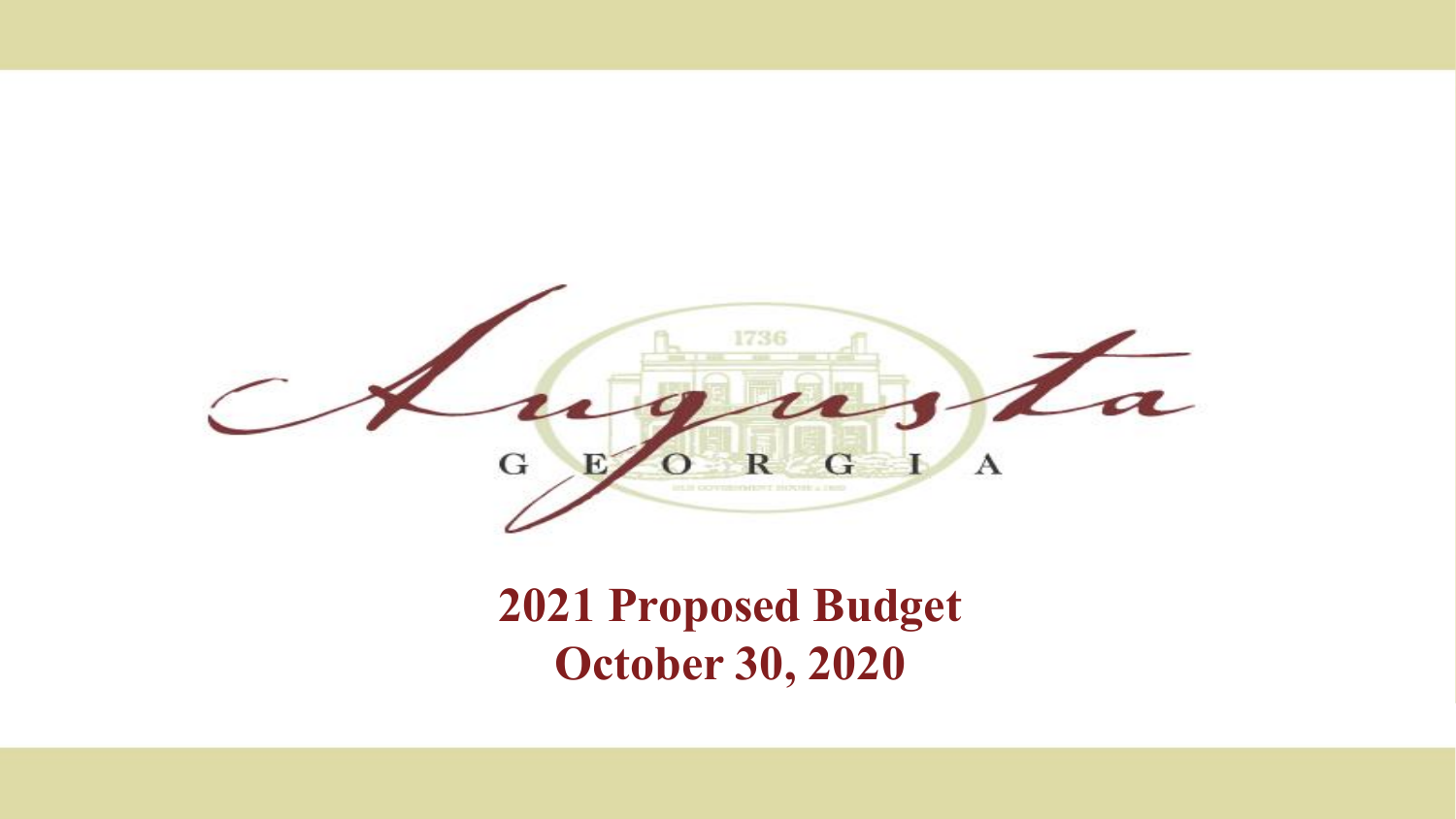## Administrator's Previous Recommendation Option 3

|                                               | <b>Option 3 -</b><br><b>Strategic Reductions</b> |               |
|-----------------------------------------------|--------------------------------------------------|---------------|
| <b>Projected revenues</b>                     | $\varsigma$                                      | 164,200,000   |
| Projected Expenditures - adjusted 2020 levels |                                                  | 172,325,000   |
| <b>Projected Deficit</b>                      |                                                  | (8, 125, 000) |
| <b>Proposed Solutions</b>                     |                                                  |               |
| Eliminate transfer to Transit                 |                                                  | 3,868,800     |
| Use of Fund Balance                           |                                                  | 2,000,000     |
| Reinstate Stormwater Payment In Lieu          |                                                  | 1,338,000     |
| <b>Strategic reductions</b>                   |                                                  | 918,200       |
| <b>Total</b>                                  |                                                  | 8,125,000     |
| <b>Budget Surplus (Deficit)</b>               |                                                  |               |

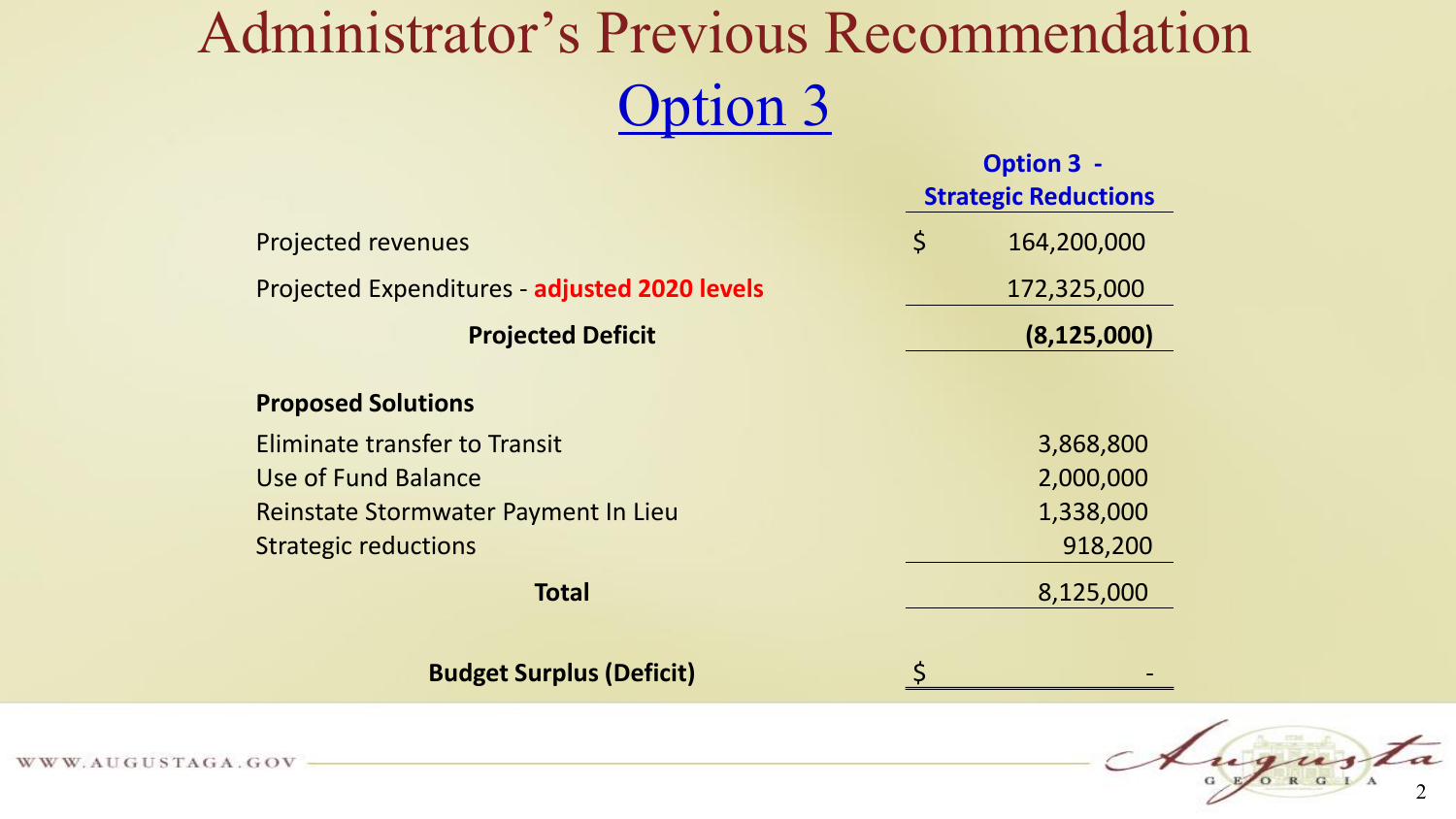#### **2021 Budget Revised Recommendation**

|                                                           | <b>Revenue</b> | <b>Expenditures</b> | <b>Net</b>     |
|-----------------------------------------------------------|----------------|---------------------|----------------|
| <b>Projected revenues</b>                                 | \$164,200,000  | \$172,325,000       | \$ (8,125,000) |
| Projected Expenditures - adjusted 2020 levels             |                |                     |                |
| <b>Projected Deficit</b>                                  |                |                     |                |
| <b>Proposed Solutions</b>                                 |                |                     |                |
| <b>Eliminate transfer to Transit</b>                      |                | (3,868,800)         |                |
| Use of Fund Balance                                       | 2,000,000      |                     |                |
| Reductions submitted by departments                       |                | (1,248,700)         |                |
| 2% reduction to outside agencies                          |                | (56, 840)           |                |
| 25% reduction in Travel and Training                      |                | (126,700)           |                |
| GMEBS contribution adjusted from 8.2% to 7.52%            |                | (600,000)           |                |
| Sheriff – new target amount requested = $.84\%$ of budget |                | (500,000)           |                |
| <b>Increase Contingency</b>                               |                | 276,040             |                |
| <b>Total</b>                                              | 2,000,000      | (6, 125, 000)       | 8,125,000      |
| <b>Adjusted Budget Totals - General Fund</b>              | \$166,200,000  | \$166,200,000       | \$0            |

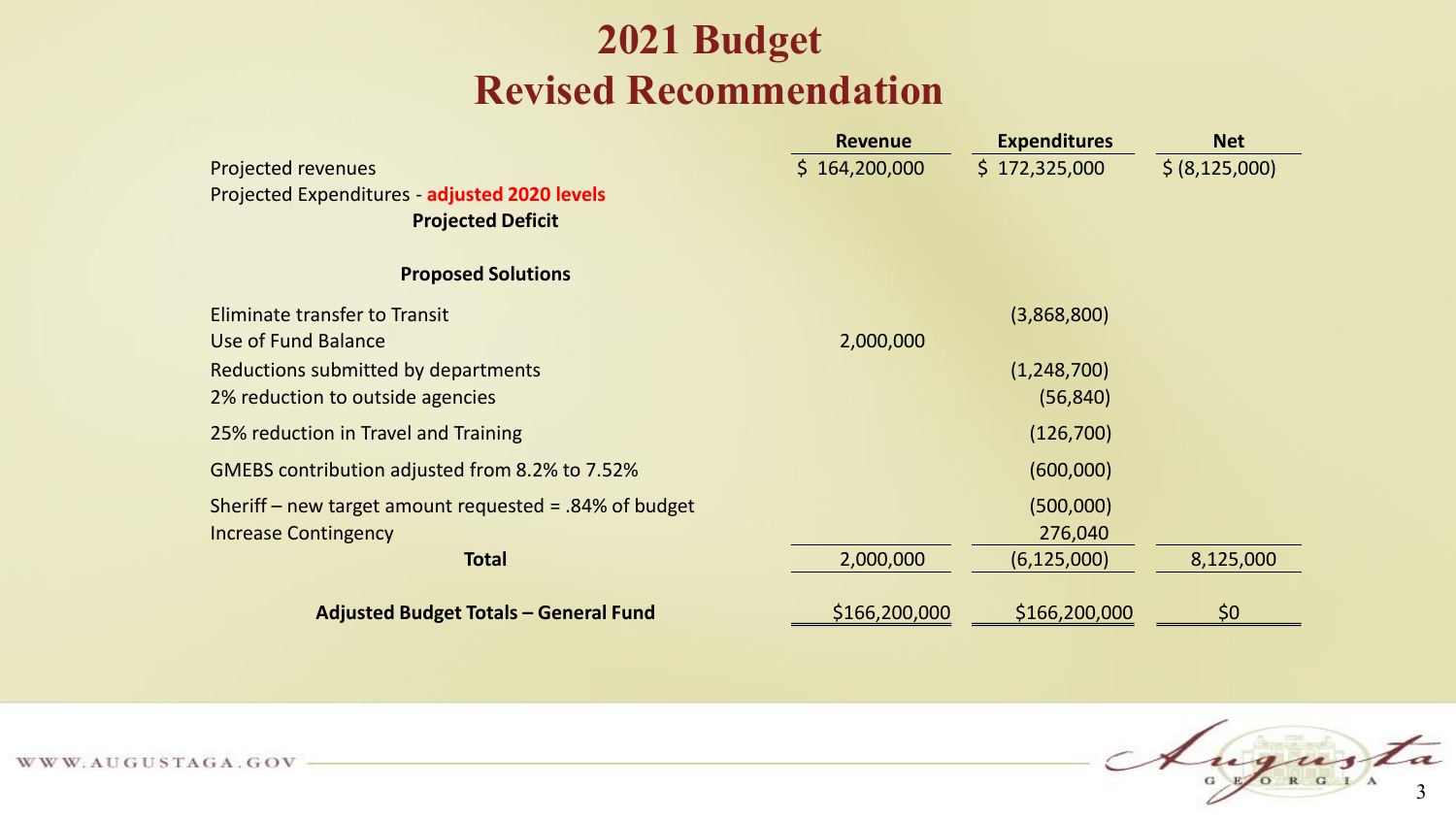#### **2021 Budget 2% across the board reductions**

Total amount of 2% reduction in budget requested  $\leq$  2,950,480

Total amount identified by departments  $\begin{array}{cc} 5 & 1,248,700 \end{array}$ 

The following slide lists the departments that provided a response to the request for a 2% reduction in their budgets.

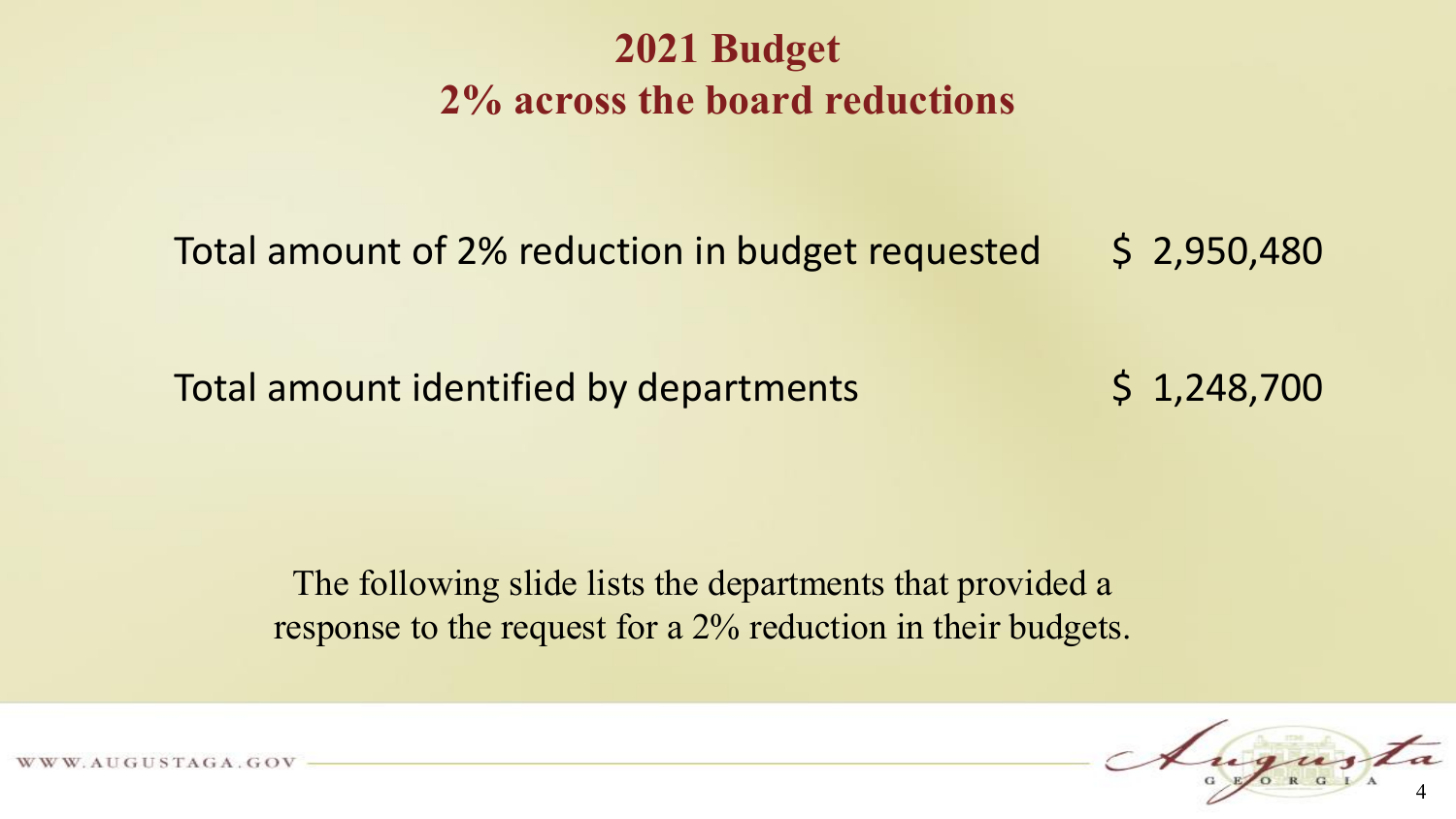#### **2021 Budget Department response to 2% budget reduction request**

|                                      | <b>Amount of</b> | <b>Reductions</b> |
|--------------------------------------|------------------|-------------------|
| <b>Department</b>                    | <b>Reduction</b> | <b>Submitted</b>  |
| <b>Clerk of Commission</b>           | \$<br>8,222      | \$<br>8,222       |
| <b>Administrator's Office</b>        | 22,000           | 22,000            |
| <b>Boards &amp; Commissions</b>      | 7,330            | 7,330             |
| <b>Commission-Other</b>              | 297              | 297               |
| Local Legislative Interests          | 211              | 211               |
| Finance                              | 40,061           | 40,061            |
| Licensing                            | 18,769           | 41,000            |
| <b>Licensing &amp; Inspection</b>    | 3,899            | 4,000             |
| Procurement                          | 21,158           | 2,500             |
| Law Department                       | 43,121           | 43,121            |
| <b>Information Technology</b>        | 132,872          | 132,880           |
| <b>Human Resources</b>               | 38,502           | 38,502            |
| <b>Tax Commissioner</b>              | 77,262           | 77,262            |
| <b>Board of Appeals/Equalization</b> | 290              | 290               |
| Augusta 311                          | 7,459            | 7,460             |
| <b>Central Services</b>              | 108,400          | 84,853            |
| <b>Procurement/Print Shop</b>        | 6,257            | 6,257             |
| <b>Records Retention</b>             | 3,032            | 3,030             |
| <b>Extension Service</b>             | 4,908            | 4,910             |
| <b>Code Enforcement</b>              | 21,497           | 31,500            |
| <b>Total General Government</b>      | \$<br>565,549    | \$<br>555,686     |

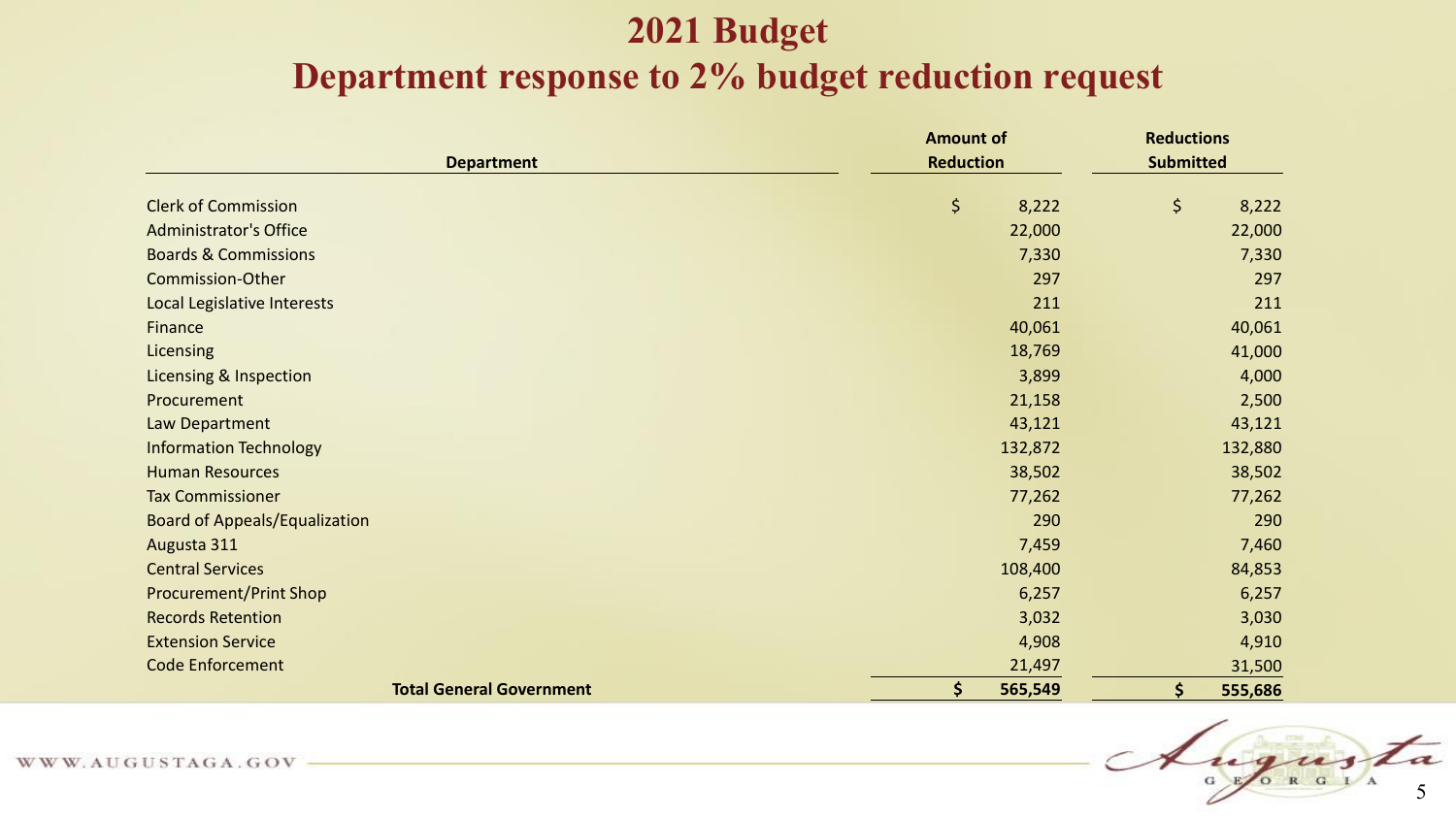#### **2021 Budget**

#### **Department Response to 2% budget reduction request**

|                                   | <b>Amount of</b>                               |                     | <b>Reductions</b> |
|-----------------------------------|------------------------------------------------|---------------------|-------------------|
| <b>Department</b>                 | <b>Reduction</b>                               | <b>Submitted</b>    |                   |
| <b>Clerk of Superior Court</b>    | \$<br>59,680                                   | \$                  | 59,680            |
| <b>Record Restriction Program</b> | 160                                            |                     | 160               |
| <b>Civil Court Clerk</b>          | 25,797                                         |                     | 26,000            |
| <b>Probate Court</b>              | 17,347                                         |                     | 17,347            |
| <b>Total Judicial Services</b>    | $\mathsf{S}$<br>102,984                        | $\ddot{\bm{\zeta}}$ | 103,187           |
| <b>Marshal</b>                    | 81,392                                         |                     | 81,392            |
| <b>RCCI</b>                       | 105,225                                        |                     | 20,400            |
| <b>RCCI-Inmate Store</b>          | 1,890                                          |                     | 1,890             |
| Coroner                           | 17,429                                         |                     | 17,430            |
| <b>Animal Services</b>            | 34,689                                         |                     | 34,689            |
| <b>Litter Patrol</b>              | 7,853                                          |                     | 7,853             |
| <b>Emergency Mgt</b>              | 4,512                                          |                     | 4,512             |
| <b>Total Public Safety</b>        | $\left  \boldsymbol{\zeta} \right $<br>252,991 | $\varsigma$         | 168,166           |

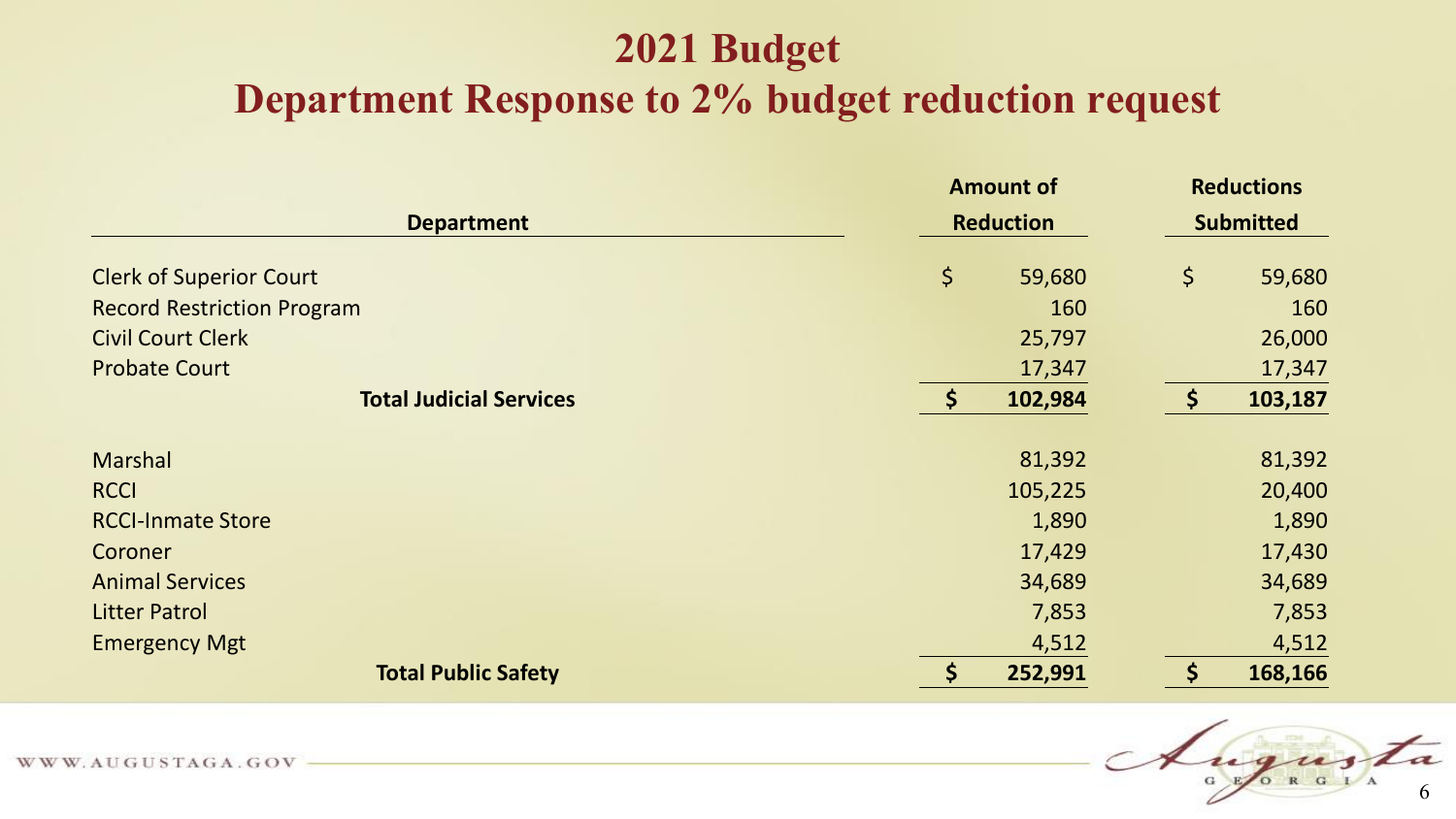#### **2021 Budget**

#### **Department Response to 2% budget reduction request**

|                                               | <b>Amount of</b>               | <b>Reductions</b>              |
|-----------------------------------------------|--------------------------------|--------------------------------|
| <b>Department</b>                             | <b>Reduction</b>               | <b>Submitted</b>               |
| Engineering                                   | $\ddot{\varsigma}$<br>112,985  | $\varsigma$<br>112,985         |
| <b>Total Public Works</b>                     | $\ddot{\bm{\zeta}}$<br>112,985 | $\varsigma$<br>112,985         |
| <b>Recreation Department</b>                  | $\ddot{\varsigma}$<br>263,708  | $\varsigma$<br>216,500         |
| <b>Total Recreation</b>                       | $\ddot{\bm{\zeta}}$<br>263,708 | $\ddot{\mathsf{s}}$<br>216,500 |
| <b>DUI</b> / Accountability Court             | $\varsigma$<br>9,115           | \$<br>2,200                    |
| <b>Emergency Telephone Response</b>           | 15,544                         | 50,000                         |
| <b>Housing &amp; Neighborhood Development</b> | 18,488                         | 40,000                         |
| <b>Total Other Funds</b>                      | 43,148                         | 92,200                         |

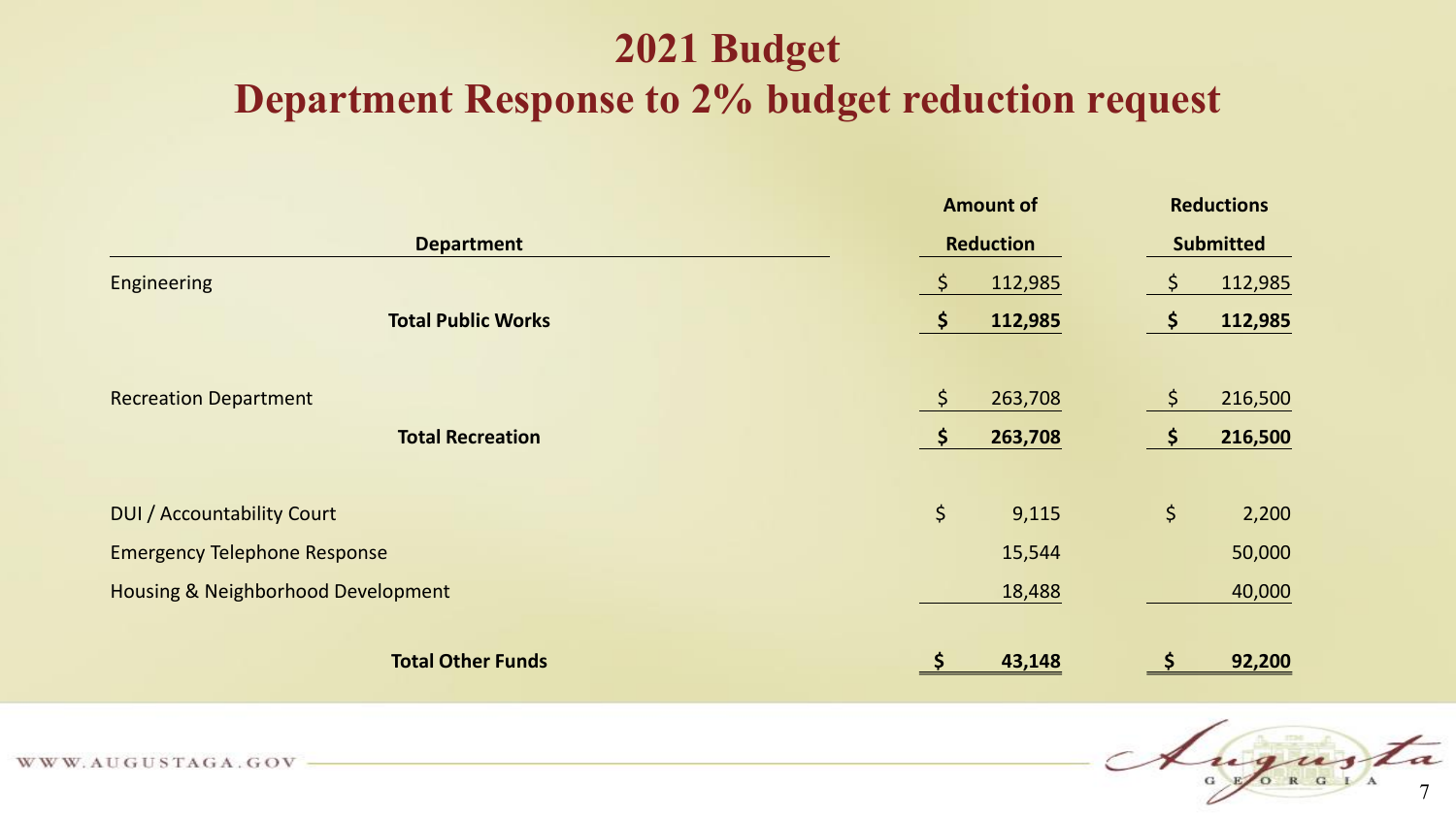#### **2021 Budget Agencies Response to 2% budget reduction request**

|                                                        | <b>Amount of</b> |                  |    | <b>Reductions</b> |  |
|--------------------------------------------------------|------------------|------------------|----|-------------------|--|
| <b>Department</b>                                      |                  | <b>Reduction</b> |    | <b>Submitted</b>  |  |
| <b>Bd of Health-Public</b>                             | \$               | 18,590           | \$ | 18,590            |  |
| <b>Project Access</b>                                  |                  | 4,500            |    | 4,500             |  |
| <b>Community Medical Outreach-Lamar Medical Center</b> |                  | 870              |    | 870               |  |
| <b>Miracle Making</b>                                  |                  | 1,800            |    | 1,800             |  |
| <b>American Red Cross</b>                              |                  | 290              |    | 290               |  |
| <b>Child Enrichment</b>                                |                  | 490              |    | 490               |  |
| Safe Homes                                             |                  | 160              |    | 160               |  |
| <b>Mach Academy</b>                                    |                  | 1,400            |    | 1,400             |  |
| <b>Senior Center Council</b>                           |                  | 800              |    | 800               |  |
| Lucy Craft Laney Museum (Delta House)                  |                  | 2,870            |    | 2,870             |  |
| Development Authority of Augusta                       |                  | 4,000            |    | 4,000             |  |
| <b>Alliance For Ft Gordon</b>                          |                  | 500              |    | 500               |  |
| <b>Mosquito Control</b>                                |                  | 4,500            |    | 4,930             |  |
| <b>Mosquito EH Special Project-Stormwater</b>          |                  | $\overline{0}$   |    | 5,200             |  |
| <b>Bethlehem Comm Center</b>                           |                  | 500              |    | 500               |  |
| <b>Augusta Boxing Club</b>                             |                  | 1,000            |    | 1,000             |  |
| <b>TOTAL Outside Agencies</b>                          | \$               | 42,270           |    | 47,900            |  |

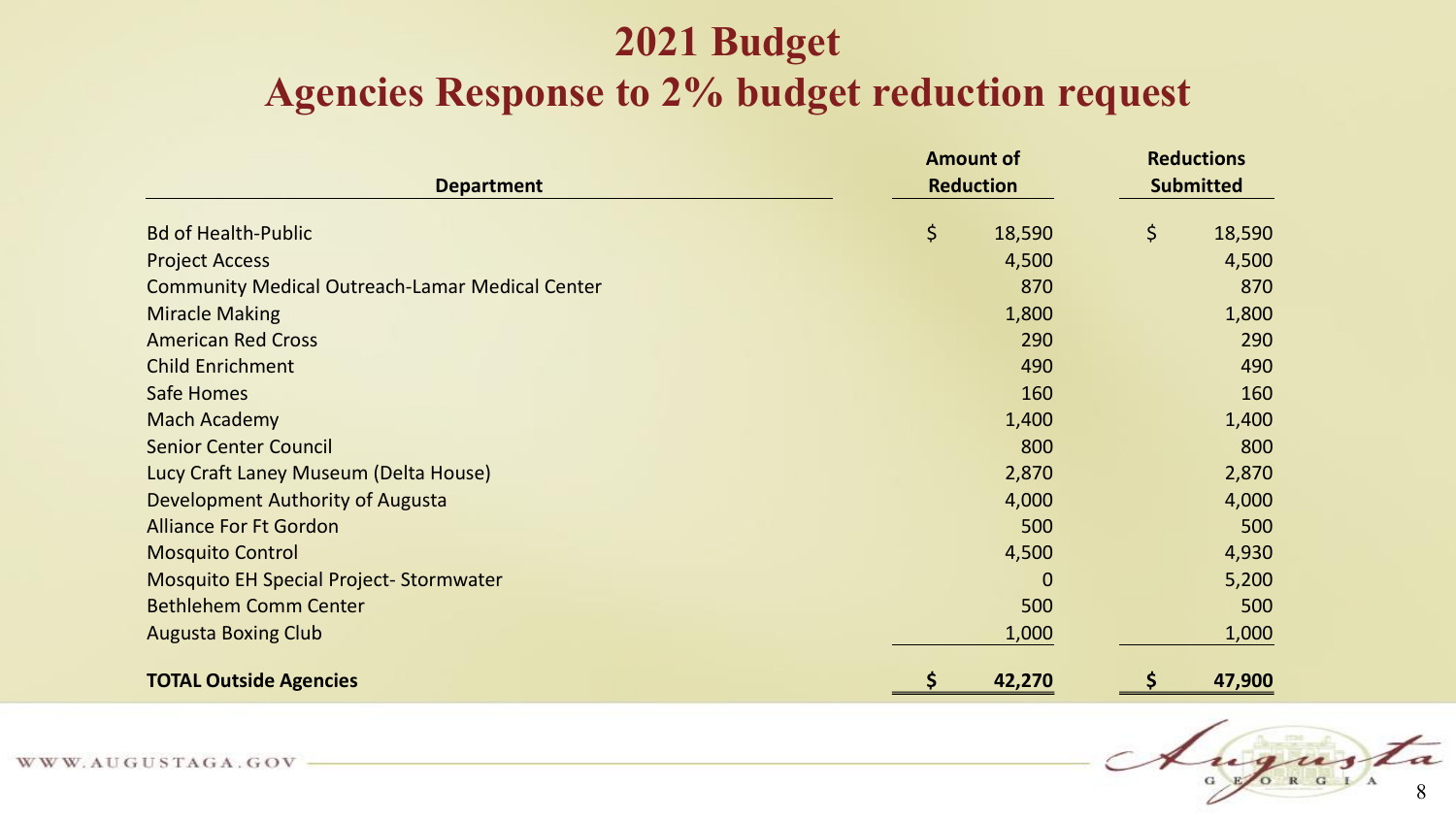## Additional Discussion from Items from October 27

• Possible additional Ambulance Provider Costs

• Information Requested for Top 10 Department overtime **Costs** 



UGUSTAGA.GOV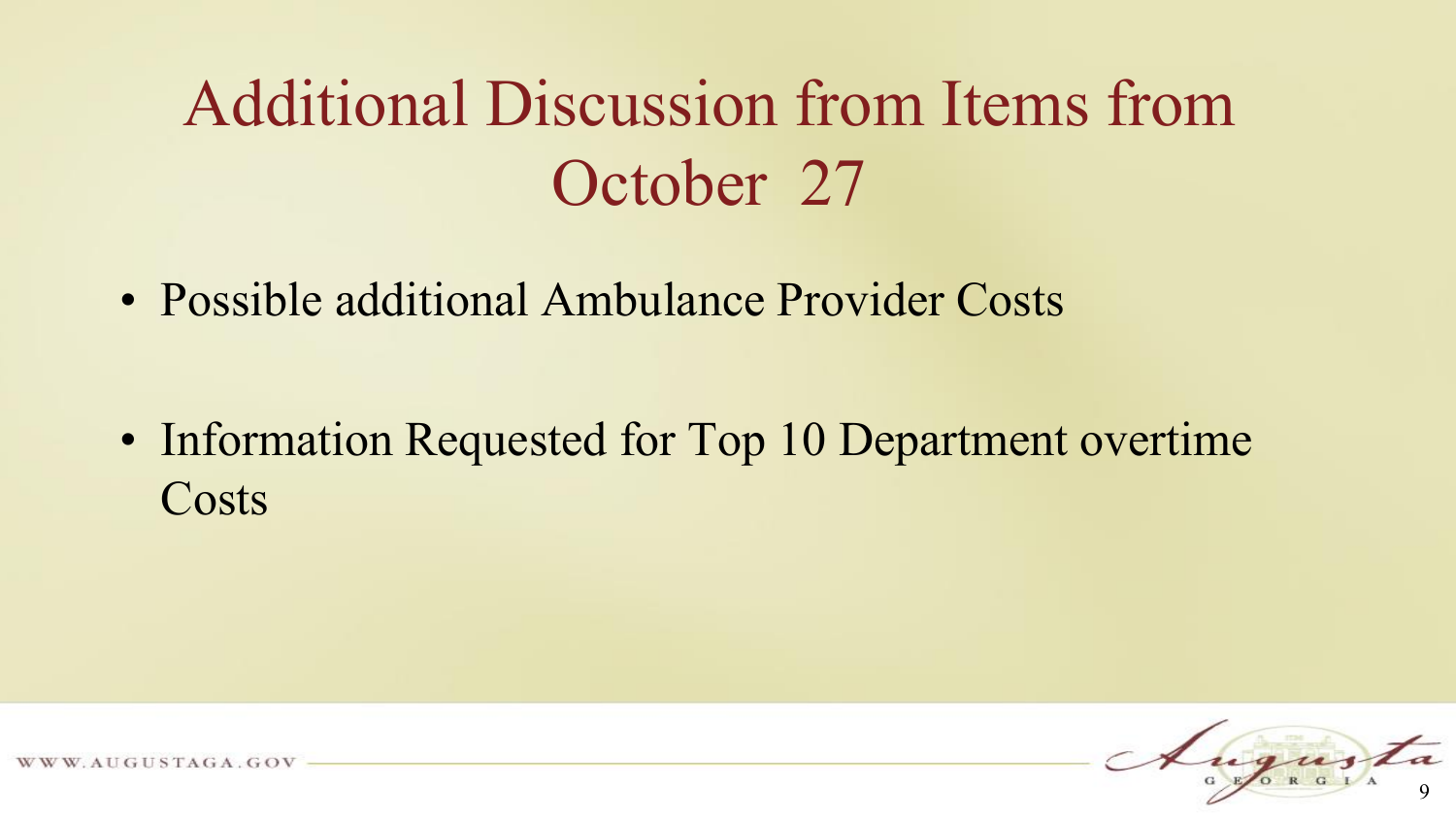#### **2021 Budget – Overtime Analysis**

#### **Top 10 Departments**

|                               |                 |                 | <b>YTD 2020</b>             |
|-------------------------------|-----------------|-----------------|-----------------------------|
| <b>Fund Name</b>              | 2019 Actual     | 2020 Budget     | <b>Actual</b>               |
| <b>Sheriff's Office</b>       | \$<br>1,908,759 | \$<br>1,622,940 | $\mathsf{S}^-$<br>1,887,326 |
| <b>Fire Department</b>        | 1,400,368       | 1,000,000       | 1,604,663                   |
| <b>Utilities</b>              | 998,953         | 730,000         | 624,926                     |
| <b>Environmental Services</b> | 321,382         | 499,210         | 283,684                     |
| Airport                       | 307,828         | 240,500         | 193,435                     |
| <b>Emergency 911</b>          | 299,905         | 265,000         | 258,077                     |
| <b>RCCI</b>                   | 147,086         | 96,000          | 85,311                      |
| Recreation                    | 123,821         | 87,000          | 60,544                      |
| <b>Engineering</b>            | 97,590          | 115,000         | 57,432                      |
| <b>Procurement/Print Shop</b> | 88,486          | 67,000          | 41,472                      |
| <b>Total top 10</b>           | 5,696,197       | 4,722,650       | 5,096,870                   |
| <b>Grand Total</b>            | 5,969,666       | 5,135,820       | 5,345,751                   |

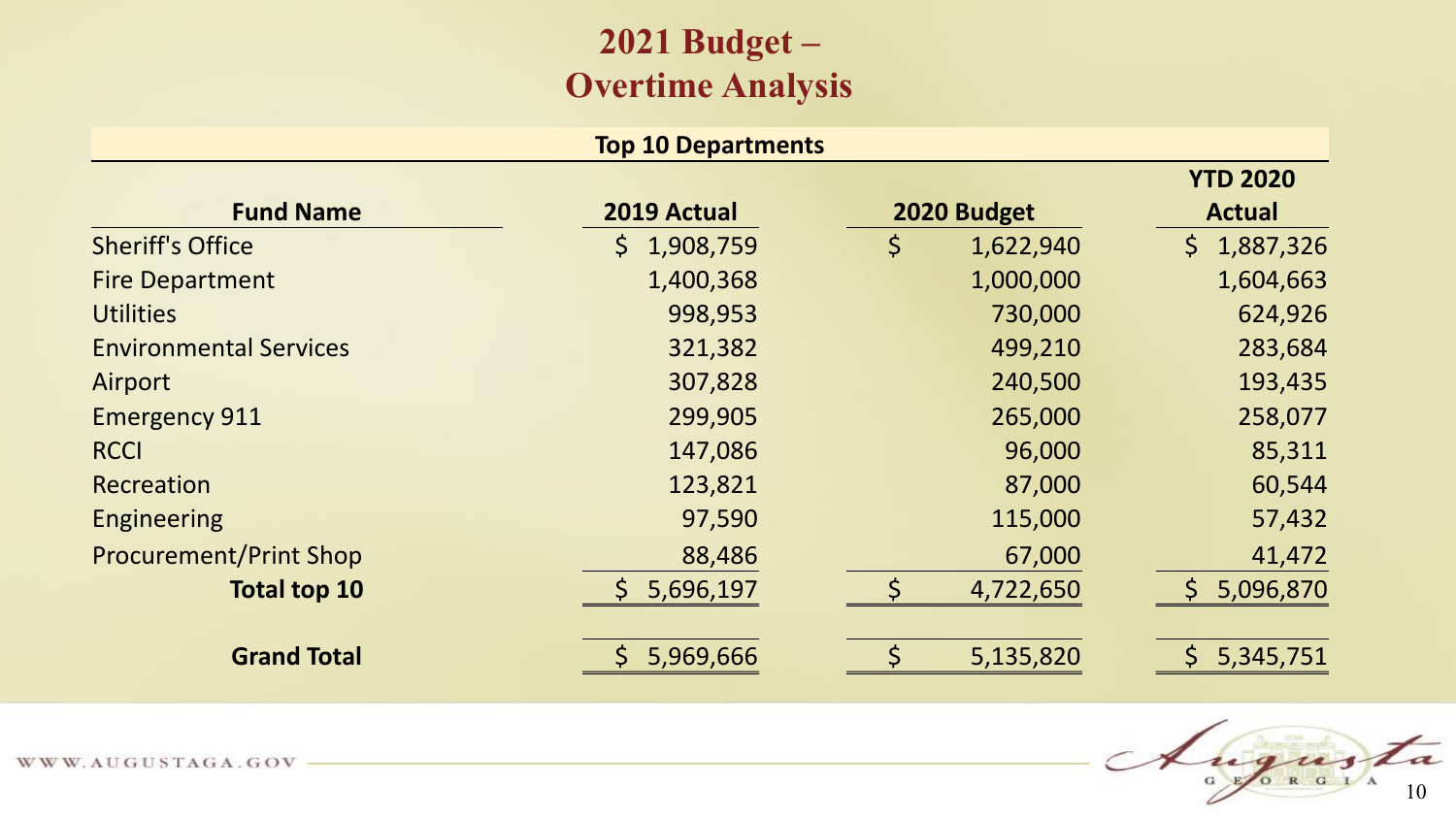#### **2021 Budget Ambulance Services**

• Additional contractual costs to service provider are unknown at this time

• Additional allocation to contingency is a possible source of funding

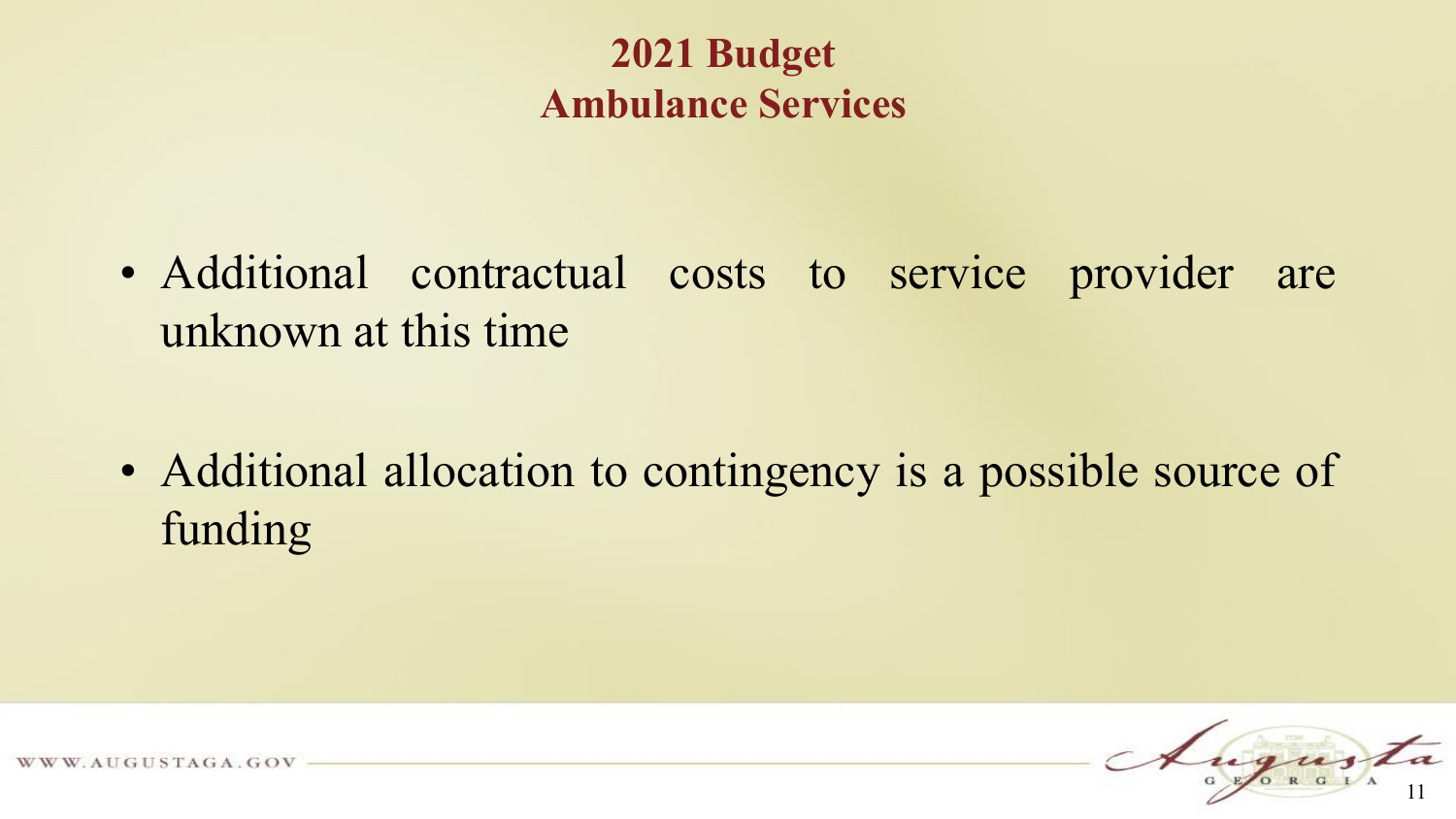#### **2021 Budget October 30, 2020 Workshop Recommendation**

|                                                           | <b>Revenue</b> | <b>Expenditures</b> | <b>Net</b>       |
|-----------------------------------------------------------|----------------|---------------------|------------------|
| <b>Projected revenues</b>                                 | \$164,200,000  | \$172,325,000       | \$ (8, 125, 000) |
| Projected Expenditures - adjusted 2020 levels             |                |                     |                  |
| <b>Projected Deficit</b>                                  |                |                     |                  |
| <b>Proposed Solutions</b>                                 |                |                     |                  |
| <b>Eliminate transfer to Transit</b>                      |                | (3,868,800)         |                  |
| <b>Use of Fund Balance</b>                                | 2,000,000      |                     |                  |
| Reductions offered by departments                         |                | (1,248,700)         |                  |
| 2% reduction to outside agencies                          |                | (56, 840)           |                  |
| 25% reduction in Travel and Training                      |                | (126,700)           |                  |
| GMEBS contribution adjusted from 8.2% to 7.52%            |                | (600,000)           |                  |
| Sheriff – new target amount requested = $.84\%$ of budget |                | (500,000)           |                  |
| <b>Increase Contingency</b>                               |                | 276,040             |                  |
| <b>Total</b>                                              | 2,000,000      | (6, 125, 000)       | 8,125,000        |
| <b>Adjusted Budget Totals - General Fund</b>              | \$166,200,000  | \$166,200,000       | \$0              |